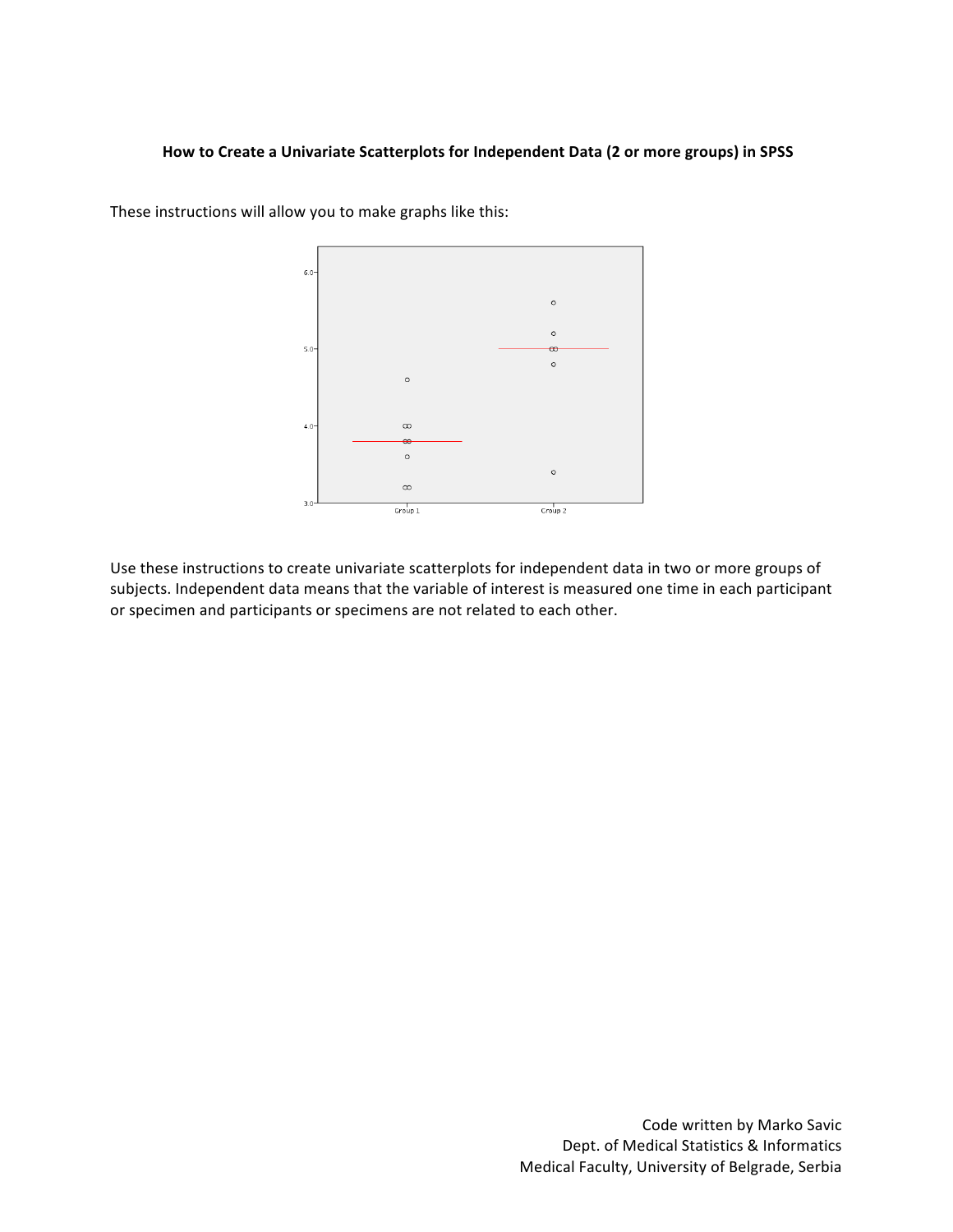# 1. Start SPSS and open your data file.

| Edit<br><b>File</b>                    | View<br>Data         | <b>Transform</b><br>Analyze |                    | Direct Marketing | Graphs<br>Utilities | Add-ons | Window                  | Help |                |                           |     |
|----------------------------------------|----------------------|-----------------------------|--------------------|------------------|---------------------|---------|-------------------------|------|----------------|---------------------------|-----|
|                                        | $\Box$               | RN                          | $\frac{1}{2}$<br>瓂 | ح                | $\mu$               | ¥<br>羳  | <b>Head</b><br>$\Delta$ | Ŧ    | $\frac{A}{14}$ |                           | ABC |
|                                        |                      |                             |                    |                  |                     |         |                         |      |                | Visible: 2 of 2 Variables |     |
|                                        | Group                | Variable                    | var                | var              | var                 | var     | var                     | var  | var            | var                       |     |
| $\mathbf{1}$                           |                      | 3.8                         |                    |                  |                     |         |                         |      |                |                           |     |
| $\overline{c}$                         |                      | 4.0                         |                    |                  |                     |         |                         |      |                |                           |     |
| 3                                      |                      | 3.2                         |                    |                  |                     |         |                         |      |                |                           |     |
| $\overline{4}$                         |                      | 3.2                         |                    |                  |                     |         |                         |      |                |                           |     |
| 5                                      |                      | 4.0                         |                    |                  |                     |         |                         |      |                |                           |     |
| 6                                      |                      | 3.6                         |                    |                  |                     |         |                         |      |                |                           |     |
| 7                                      |                      | 3.8                         |                    |                  |                     |         |                         |      |                |                           |     |
| 8                                      |                      | 4.6                         |                    |                  |                     |         |                         |      |                |                           |     |
| 9                                      | 2                    | 3.4                         |                    |                  |                     |         |                         |      |                |                           |     |
| 10                                     | 2                    | 4.8                         |                    |                  |                     |         |                         |      |                |                           |     |
| 11                                     | $\overline{c}$       | 5.2                         |                    |                  |                     |         |                         |      |                |                           |     |
| 12                                     | $\overline{c}$       | 5.0                         |                    |                  |                     |         |                         |      |                |                           |     |
| 13                                     | $\overline{c}$       | 5.0                         |                    |                  |                     |         |                         |      |                |                           |     |
| 14                                     | $\overline{c}$       | 5.6                         |                    |                  |                     |         |                         |      |                |                           |     |
| 15                                     |                      |                             |                    |                  |                     |         |                         |      |                |                           |     |
| 16                                     | $\blacktriangleleft$ |                             |                    |                  |                     |         |                         |      |                |                           | ь   |
|                                        |                      |                             |                    |                  |                     |         |                         |      |                |                           |     |
| <b>Data View</b>                       | Variable View        |                             |                    |                  |                     |         |                         |      |                |                           |     |
| IBM SPSS Statistics Processor is ready |                      |                             |                    |                  |                     |         |                         |      |                |                           |     |

# 2. Under "File" menu select "New", and then "Syntax".

| Edit<br>View<br>Data Transform<br>Analyze<br>File | Direct Marketing<br>Graphs<br>Utilities<br>Add-ons<br>Window<br>Help       |  |
|---------------------------------------------------|----------------------------------------------------------------------------|--|
| New<br>Open                                       | ¥<br>∰<br>$\frac{A}{14}$<br><b>ABC</b><br><b>Data</b><br>E<br>卒成<br>Syntax |  |
| Open Database                                     | Visible: 2 of 2 Variables<br>▷<br>C Output                                 |  |
| B Read Text Data                                  | var<br>var<br>var<br>var<br>var<br>var                                     |  |
| Read Cognos Data                                  | Script                                                                     |  |
| <b>N</b> Close<br>$Ctrl + F4$                     |                                                                            |  |
| Save<br>$Ctrl + S$                                |                                                                            |  |
| Save As                                           |                                                                            |  |
| Save All Data                                     |                                                                            |  |
| Export to Database                                |                                                                            |  |
| Mark File Read Only                               |                                                                            |  |
| Rename Dataset                                    |                                                                            |  |
| Display Data File Information                     |                                                                            |  |
| Cache Data                                        |                                                                            |  |
| Collect Variable Information                      |                                                                            |  |
| Stop Processor<br>Ctrl+Period                     |                                                                            |  |
| Switch Server                                     |                                                                            |  |
| Repository<br>ь                                   |                                                                            |  |
| Print Preview                                     |                                                                            |  |
| Print<br>$Ctrl + P$                               |                                                                            |  |
| Recently Used Data                                |                                                                            |  |
| Recently Used Files                               |                                                                            |  |
| Exit<br><b>Pyrrum</b>                             | IBM SPSS Statistics Processor is ready                                     |  |

Code written by Marko Savic Dept. of Medical Statistics & Informatics Medical Faculty, University of Belgrade, Serbia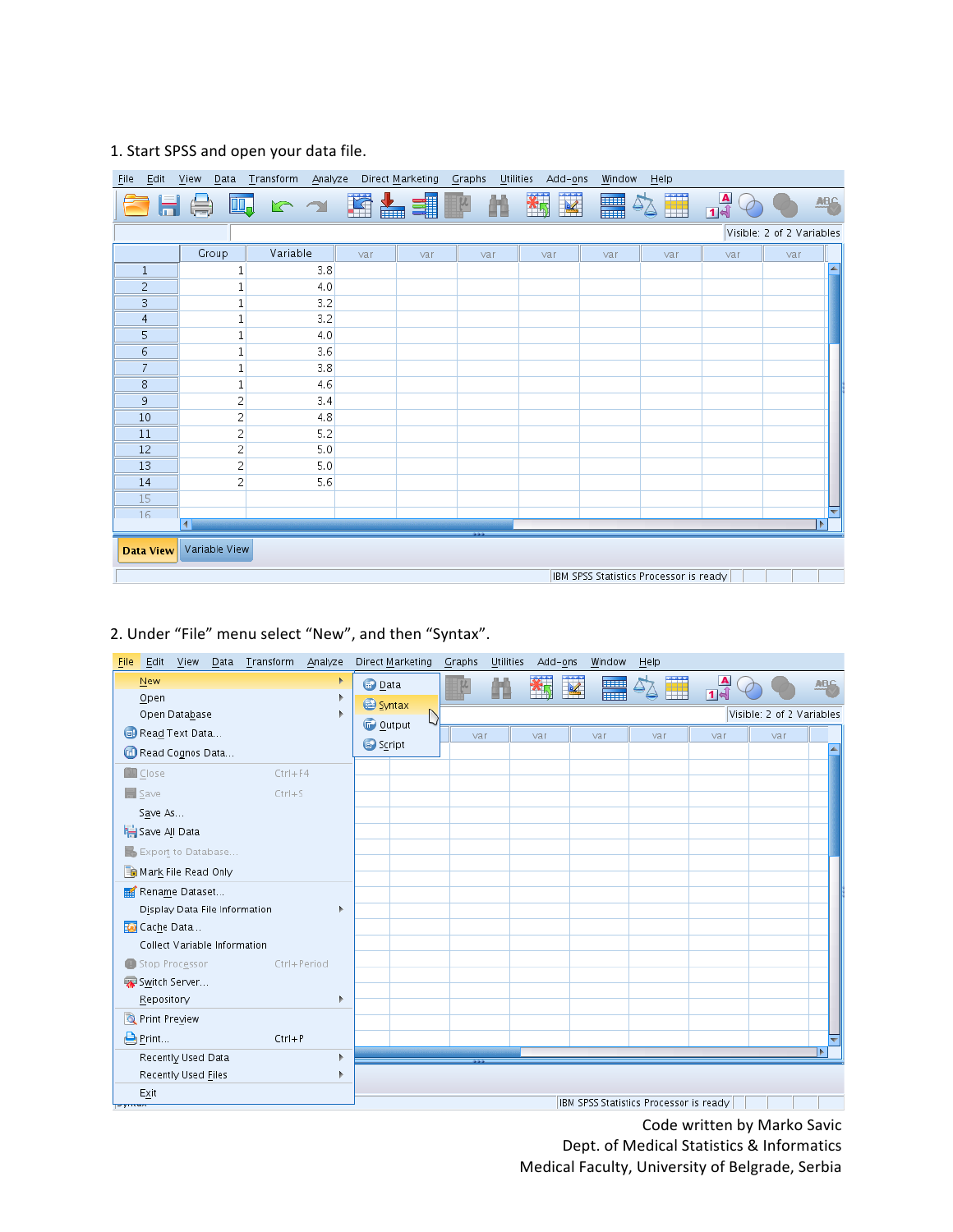3. Copy the following code and paste it in the Syntax Editor window:

```
* Chart Builder.
GGRAPH
   /GRAPHDATASET NAME="graphdataset" VARIABLES=#GRP# #VAR#
    MISSING=LISTWISE REPORTMISSING=NO
   /GRAPHDATASET NAME="graphdatasetM" VARIABLES=#GRP# MEDIAN(#VAR#)[name="MEDIAN_#VAR#"] 
    MISSING=LISTWISE REPORTMISSING=NO
   /GRAPHSPEC SOURCE=INLINE.
BEGIN GPL
  SOURCE: s =userSource(id("graphdataset"))
  DATA: #GRP#=col(source(s), name("#GRP#"), unit.category())
  DATA: #VAR#=col(source(s), name("#VAR#"))
   SOURCE: sM=userSource(id("graphdatasetM"))
   DATA: #GRP#M=col(source(sM), name("#GRP#"), unit.category())
 DATA: MEDIAN #VAR#=col(source(sM), name("MEDIAN #VAR#"))
   GUIDE: axis(dim(1), label("#GRP#"))
  GUIDE: axis(dim(2), label("#VAR#"))
   SCALE: cat(dim(1))
   SCALE: linear(dim(2))
```
#### Pasted code should look like this:

 $\mathcal{L}(\mathcal{L})=\mathcal{L}(\mathcal{L})$  , point.dodge.symmetric (point.domge.symmetric).

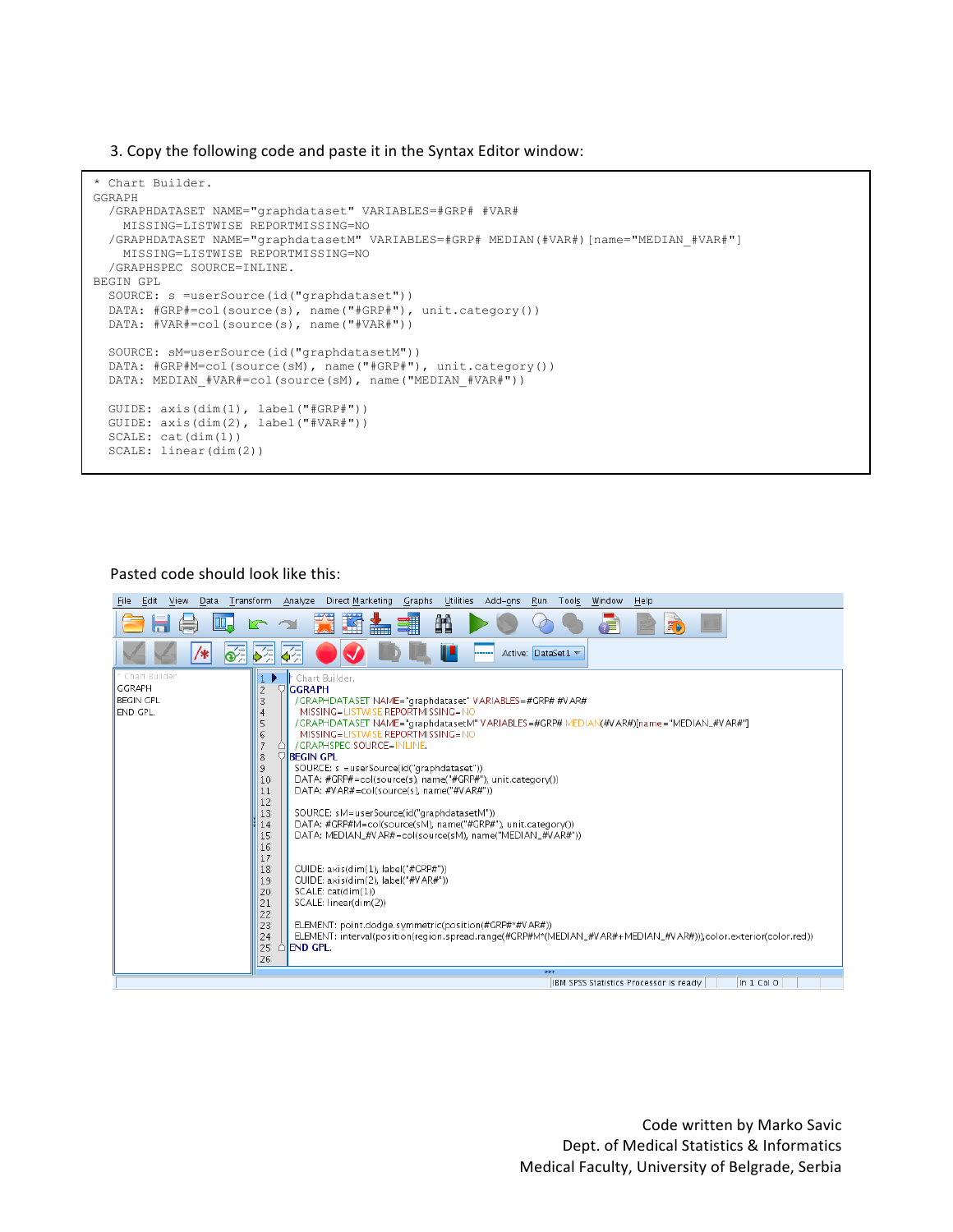4. Under "Edit" menu select "Replace". In the field "Find" write #GRP#, and in the field "Replace with" write the exact name of your grouping variable, and press the button "Replace all".

| Replace<br>Find     |                                              |                         |  |  |
|---------------------|----------------------------------------------|-------------------------|--|--|
| Find:               | #GRP#                                        | $\overline{\mathbf{v}}$ |  |  |
| Replace with: Group |                                              | ۳                       |  |  |
| Match case<br>F     |                                              |                         |  |  |
| Show Options >>     |                                              |                         |  |  |
| <b>Find Next</b>    | Replace<br>Replace All<br>Help<br>Close<br>H |                         |  |  |

5. Repeat the same procedure for variable: in the field "Find" write #VAR#, and in the field "Replace with" write the exact name of your variable, and press the button "Replace all".

| Replace<br>Find        |                                               |  |  |  |
|------------------------|-----------------------------------------------|--|--|--|
| Find:                  | #VAR#<br>۳                                    |  |  |  |
| Replace with: Variable | ۳                                             |  |  |  |
| Match case<br>F        |                                               |  |  |  |
| Show Options >>        |                                               |  |  |  |
| <b>Find Next</b>       | Replace All<br>Replace<br>Close<br>Help<br>H. |  |  |  |

6. Median is default option for presenting data on your dotplot. This can be changed by replacing all "MEDIAN" with "MEAN" as following:

| Replace<br>Find    |                                         |                          |  |  |  |  |
|--------------------|-----------------------------------------|--------------------------|--|--|--|--|
| Find:              | MEDIAN                                  | $\overline{\mathbf{v}}$  |  |  |  |  |
| Replace with: MEAN |                                         | $\overline{\phantom{a}}$ |  |  |  |  |
| Match case<br>U    |                                         |                          |  |  |  |  |
| Show Options >>    |                                         |                          |  |  |  |  |
|                    |                                         |                          |  |  |  |  |
| <b>Find Next</b>   | Replace All<br>Replace<br>Help<br>Close |                          |  |  |  |  |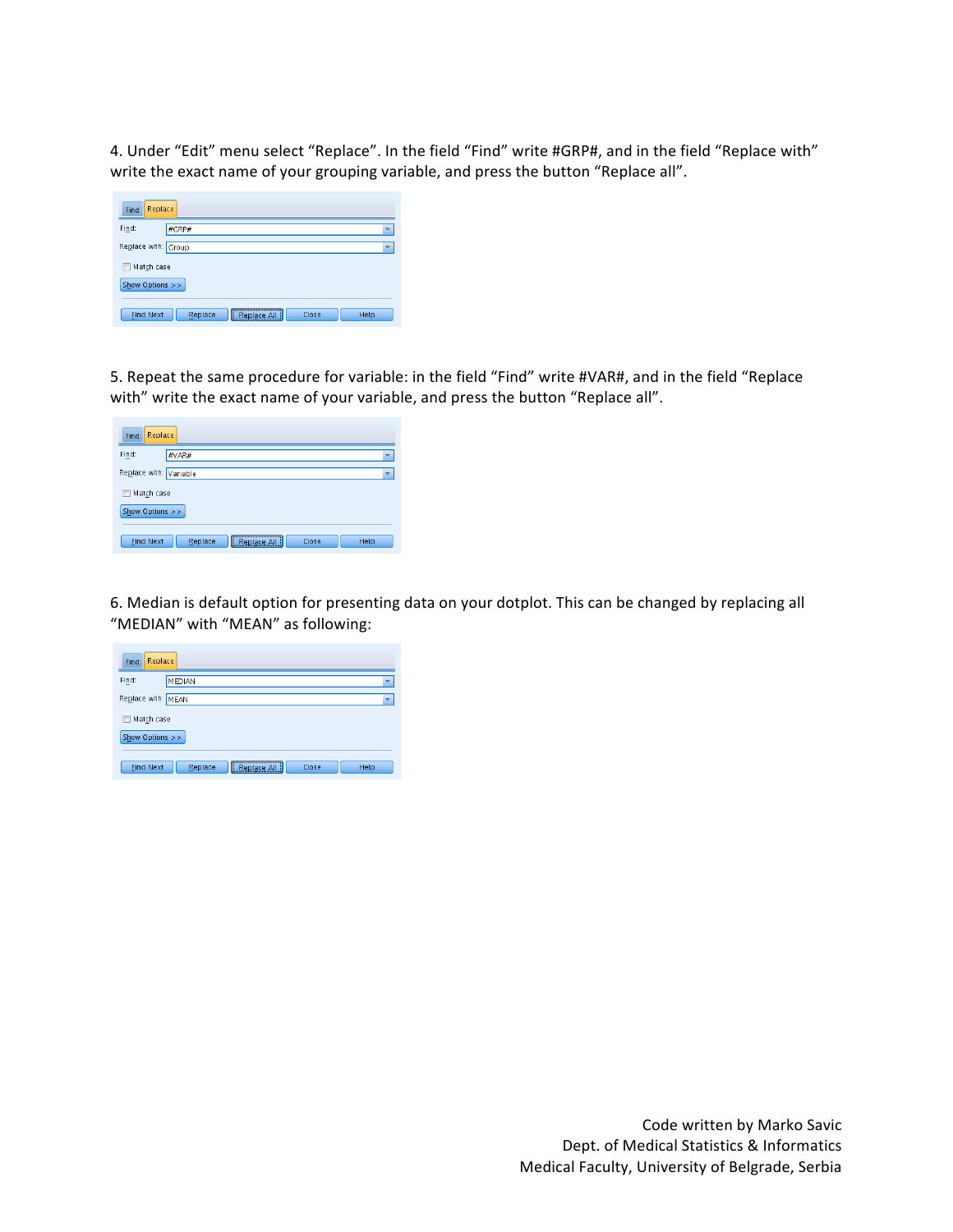### 7. Under the "Run" menu click "All" to run the script:



8. Your graph should look something like this. You can always double click on it to access formatting options that are available in SPSS software.